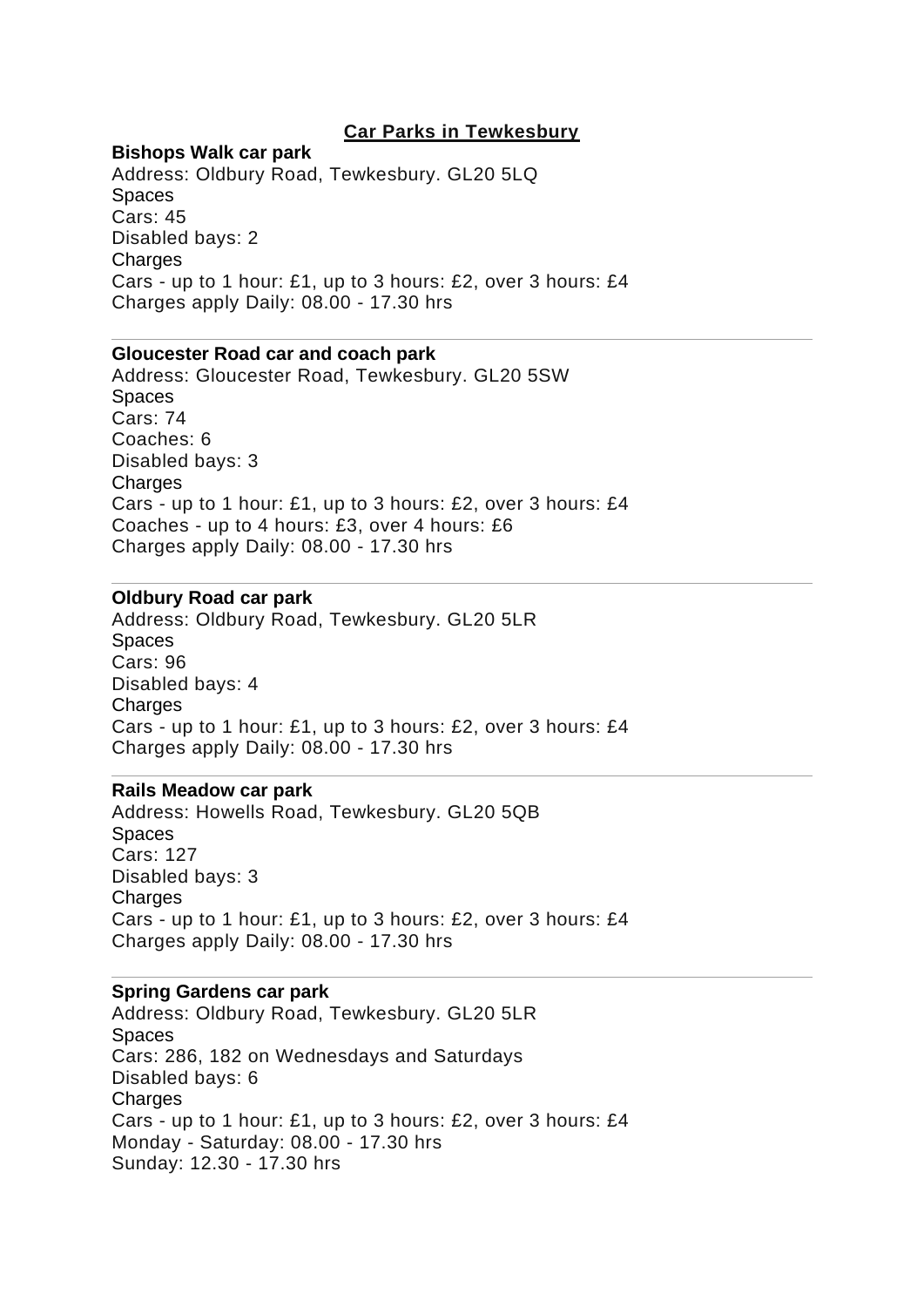## **Station Road car park**

Address: Station Road, Tewkesbury. GL20 5DP Spaces Cars: 74 Disabled bays: 3 **Charges** £1 all day Charges apply Daily: 08.00 - 17.30 hrs

## **St Mary's Lane car park**

Address: St Mays Lane, Tewkesbury, GL20 5RU **Spaces** Cars: 45 Charges Cars - up to 1 hour: £1, up to 3 hours: £2, over 3 hours: £4 Charges apply Daily: 08.00 - 17.30 hrs

## **Vineyards car park**

Address: Gander Lane, Tewkesbury. GL20 5PG Spaces Cars: 129 Disabled bays: 3 **Charges** Cars - up to 1 hour: £1, up to 3 hours: £2, over 3 hours: £4 Charges apply Daily: 08.00 - 17.30 hrs

# **Tickets can be transferable between car park in Tewkesbury (excluding Station Road long Stay)**

#### **Disabled parking bays**

Blue badge holders displaying their badge are entitled to unlimited parking in all bays within the car park. All car parks have an allocation of disabled bays that are only permitted for the use of blue badge holders.

#### **Motorcycle parking**

Motorcycle parking is free of charge in all of our pay and display car parks. However, when parking your motorcycle please avoid using coach and disabled bays.

#### **Motorhome Parking**

Station Road, Rails Meadow, Oldbury Road and Vineyards car parks have height restriction barriers. All other car parks are available for motorhomes provided that all wheels fit within a standard bay. Larger limited spaces are available in Spring Garden car park

## **On street parking for Blue Badge holders**

Parking is allowed for 3 hours on double yellow lines There is limited parking allowed in the waiting bays